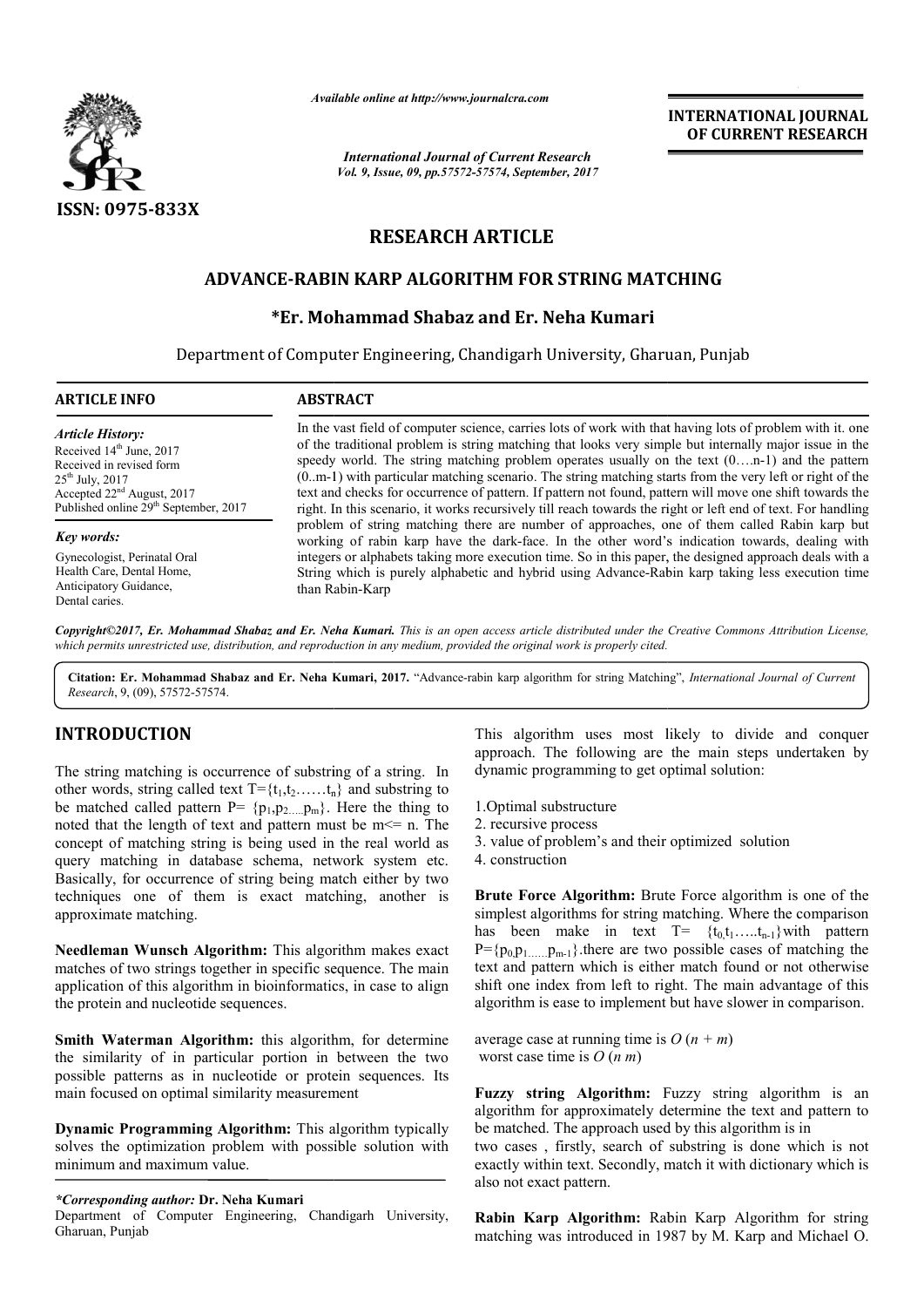Rabin. With the use of hashing technique make this algorithm differ other algorithm for efficiently matching the pattern of length m from text n.

Average and Best case at running time is O (*n*+*m*) worst-case time is O (*nm*)



**Figure 1. String Matching Technique**

### **LITERATURE REVIEW**

**(Richard M. Karp and Michael O. Rabin (1987):** In this paper the authors introduced the randomized algorithm for fingerprinting. The proposed approach which efficiently pattern matching applicable on irregular shapes by means of one dimensional or multiple dimensional. The technique used based on three randomized algorithm namely algorithm 1,algorithm 2, algorithm3 which have their own features to detect the matching based on parameters of fingerprinting, probability of error, run time.

| In various cases                 | Time Complexity |
|----------------------------------|-----------------|
| While constructing tree T        |                 |
| Redundancy pruning(worst case)   |                 |
| Suffix links                     | $O(N_Tq)$       |
| Matching algorithm using tree T  |                 |
| Matching algorithm using         | O(q Q )         |
| Pruned tree $T_{P}$ (worst case) |                 |

**Vibha Gupta et-al 2014:** In this paper the author and team highlight the problem of Intrusion Detection system ( IDS) in network security. The methodology used named as Signature base IDS, in which signature is used as pattern matching .

For example: Text: Buffer overflow attack is performed Pattern: attack

The applied approach is not only a pattern matching but also detect attack with comparative analysis for exact string and pattern matching algorithms, this is done on the behalf of following parameters as in Table. After the comparative analysis the author found that the Rabin Karp is efficient at run time due to hashing approach.

*(Cynthia Kustanto et al (2009)).* In this paper, the author, worked on automatic plagiarism detection, in which the rate of plagiarism will found. The tool named as Deimos is used, which based on the real condition of programming language. The approach implemented, based four parameters, firstly define the token set, then implement a new scanner and parser and register the name of the language to the interface. At last, put a call statement in the source code.

*(Gaston H. et al (2012)).* This paper, the author proposes the String can be converted into integer by creating tokens to overcome the identified problem Modulus of string can be obtained after converting it into integers and also discuss the Complexity can reduced to be (Expected value of  $O(n-m+1)$ ).

**(***Sonawane et al. (2015***))**.In this paper the authors identifies the problem of Replica (imitate other's work and pretend it as own), Fusion (creation of duplicate work without add its reference) and Paraphrasing (slightly, make different from actual text without changed whole statement).

| Parameters     | Algorithms         |                          |                         |                                |  |  |
|----------------|--------------------|--------------------------|-------------------------|--------------------------------|--|--|
|                | <b>Brute-Force</b> | Rabin-Karp               | <b>KMP</b>              | Bover-Moore                    |  |  |
| Pre-Processing | No                 | O(m)                     | O(m)                    | $O(m+ \Sigma )$                |  |  |
| Search Type    | L -> R             | $L \rightarrow R$        | L > R                   | $R \rightarrow L$              |  |  |
| Running Time   | O(nm)              | $O(n+m)$                 | $O(n+m)$                | O(n/m)                         |  |  |
| Approach       | Linear search      | Hashing based            | Heuristic based         | Heuristic based                |  |  |
| Search Idea    | Search by matching | Compares hash values of  | Constructs an automaton | Bad -character and good suffix |  |  |
|                | all character      | the text and the pattern | from the pattern        | heuristic to find valid shift  |  |  |

**Prohald fogla et-al, April (2006):** In this paper, author et-al, focused on string matching problem. The author used the qgram algorithm with tree model, here q-gram focused on query matching and pruning algorithm helps in removing the redundant tree. This approach efficiently manages time and space complexity.

The idea behind this approach better match with rabin karp instead of storing in hash table. Also perform experiment on system call sequence, Bernoulli and markovian data as shown following figure:

And with respect to problem that formulated the solution such as Divide the real work into segments by using the parameters that conquer the problem into sub problem and use it as solution as in form of token. Similarly for the second identified problem named as Fusion with the proposed solution of Convert the original work into another format by casting and also using the Lempel Ziv algorithm Compresses tokens also bridge the gape of paraphrasing by using approach of plagiarism by using Kolmogorov complexity formulas tokens so that the original work as a whole would be changed.